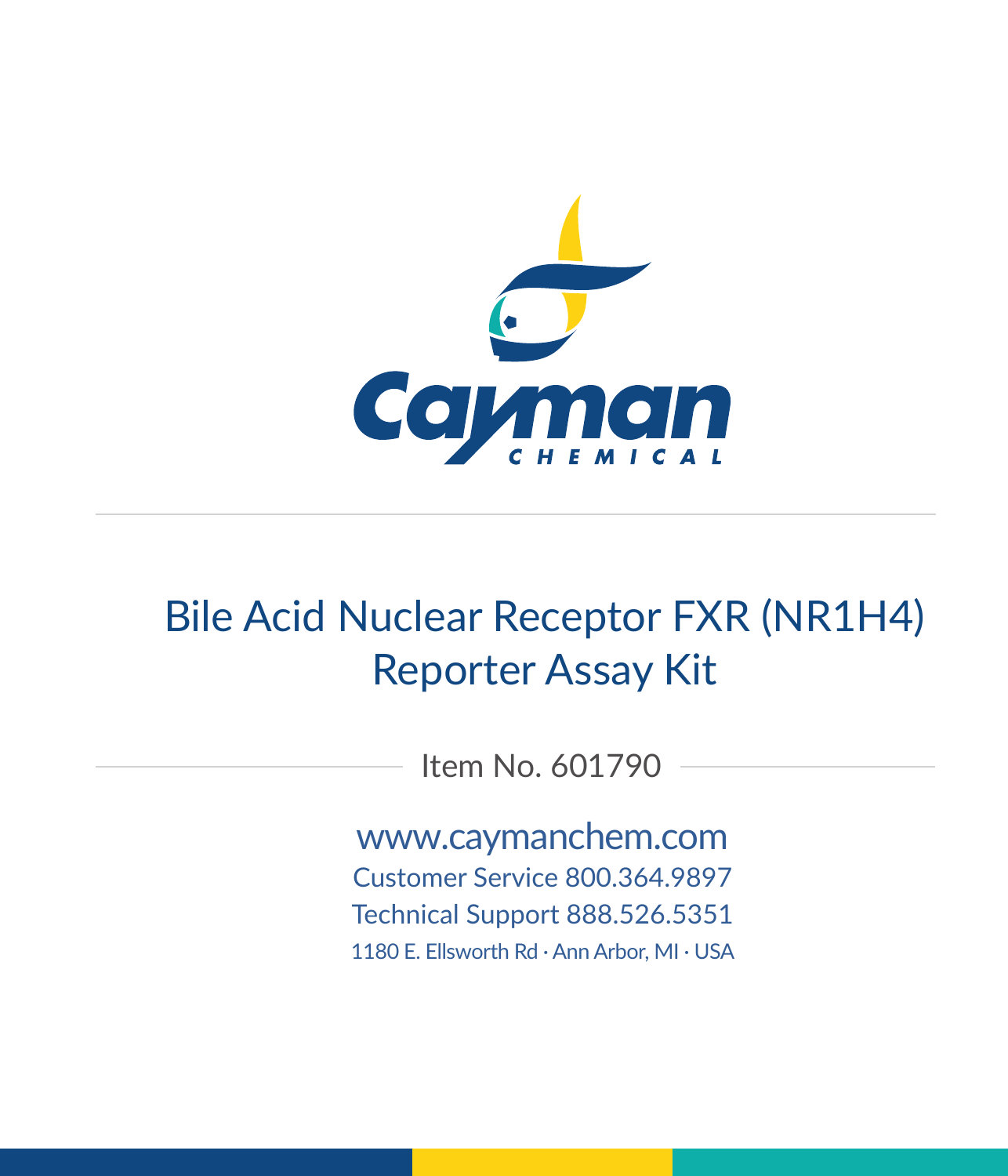### **TABLE OF CONTENTS**

| <b>GENERAL INFORMATION</b> |    | <b>Materials Supplied</b><br>3           |
|----------------------------|----|------------------------------------------|
|                            | 4  | <b>Safety Data</b>                       |
|                            | 4  | <b>Precautions</b>                       |
|                            | 4  | <b>If You Have Problems</b>              |
|                            | 5  | <b>Storage and Stability</b>             |
|                            | 5. | <b>Materials Needed but Not Supplied</b> |
| <b>INTRODUCTION</b>        | 6  | <b>Background</b>                        |
|                            | 7  | <b>About This Assay</b>                  |
| <b>ASSAY PROTOCOL</b>      | 8  | <b>Plate Set Up</b>                      |
|                            | 9  | Addition of Cells to the Reverse         |

- **9 Addition of Cells to the Reverse Transfection Plate**
- **10 Cell Stimulation**
- **11 Performing the SEAP Assay**
- **ANALYSIS 12 Calculations**
	- **13 Performance Characteristics**
- **RESOURCES 15 Troubleshooting**
	- **16 References**
	- **17 Plate Template**
	- **18 Notes**
	- **19 Warranty and Limitation of Remedy**

### **GENERAL INFORMATION**

### **Materials Supplied**

This kit will arrive packaged as a -20°C kit. After opening the kit, store individual components as stated below.

| <b>Item</b><br><b>Number</b> | <b>Item</b>                                 | 100 Tests<br><b>Quantity/Size</b> | <b>Storage</b>  |
|------------------------------|---------------------------------------------|-----------------------------------|-----------------|
| 601791                       | <b>FXR Reverse Transfection Strip Plate</b> | 1 plate                           | $-20^{\circ}$ C |
| 601792                       | XL335 Positive Control (10 mM)              | $1$ vial/20 $\mu$                 | $-20^{\circ}$ C |
| 600183                       | SEAP Substrate (Luminescence)               | $1$ vial/ $15$ ml                 | $4^{\circ}$ C   |
| 700029                       | 96-Well Solid Plate (white)                 | 3 plates                          | <b>RT</b>       |
| 400012                       | 96-Well Cover Sheet                         | 3 covers                          | <b>RT</b>       |

If any of the items listed above are damaged or missing, please contact our Customer Service department at (800) 364-9897 or (734) 971-3335. We cannot accept any returns without prior authorization.

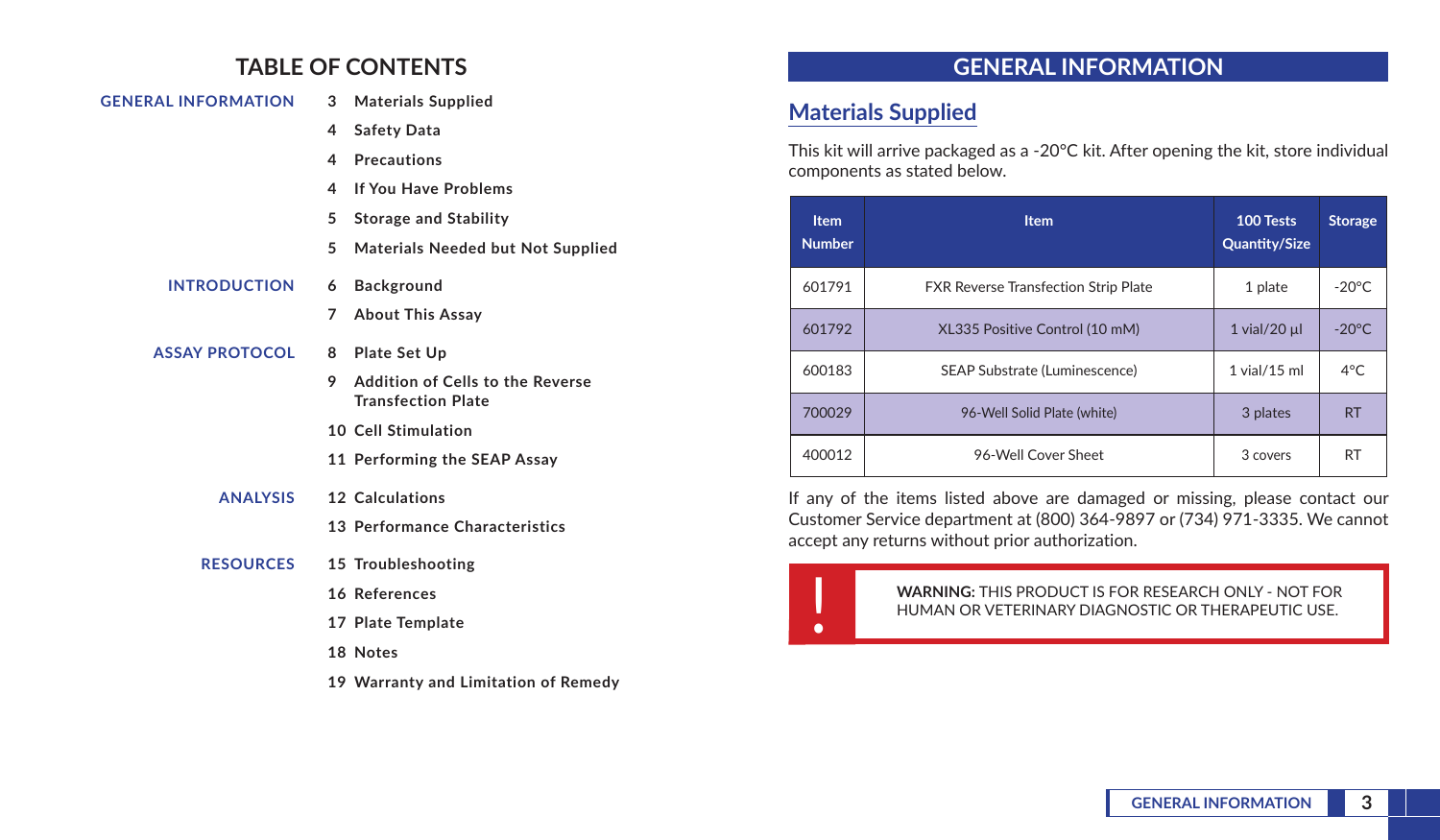### **Safety Data**

This material should be considered hazardous until further information becomes available. Do not ingest, inhale, get in eyes, on skin, or on clothing. Wash thoroughly after handling. Before use, the user must review the complete Safety Data Sheet, which has been sent *via* email to your institution.

#### **Precautions**

**Please read these instructions carefully before beginning this assay.**

# **If You Have Problems**

#### **Technical Service Contact Information**

| Phone: | 888-526-5351 (USA and Canada only) or 734-975-3888 |
|--------|----------------------------------------------------|
| Fax:   | 734-971-3640                                       |
| Email: | techserv@caymanchem.com                            |

In order for our staff to assist you quickly and efficiently, please be ready to supply the lot number of the kit (found on the outside of the box).

# **Storage and Stability**

This kit will perform as specified if stored as directed and used before the expiration date indicated on the outside of the box. Upon arrival of the kit, store each component at appropriate temperature accordingly, see page 3.

# **Materials Needed But Not Supplied**

- 1. HEK293T/17 cells, available from ATCC
- 2. Culture medium used for maintenance of the cells (DMEM with 10% FBS and 1X penicillin-streptomycin)
- 3. Stimulation medium (DMEM + 1X penicillin-streptomycin)
- 4. A plate reader capable of measuring luminescence
- 5. Adjustable and multichannel pipettes with pipette tips
- 6. An incubator/oven set at 65°C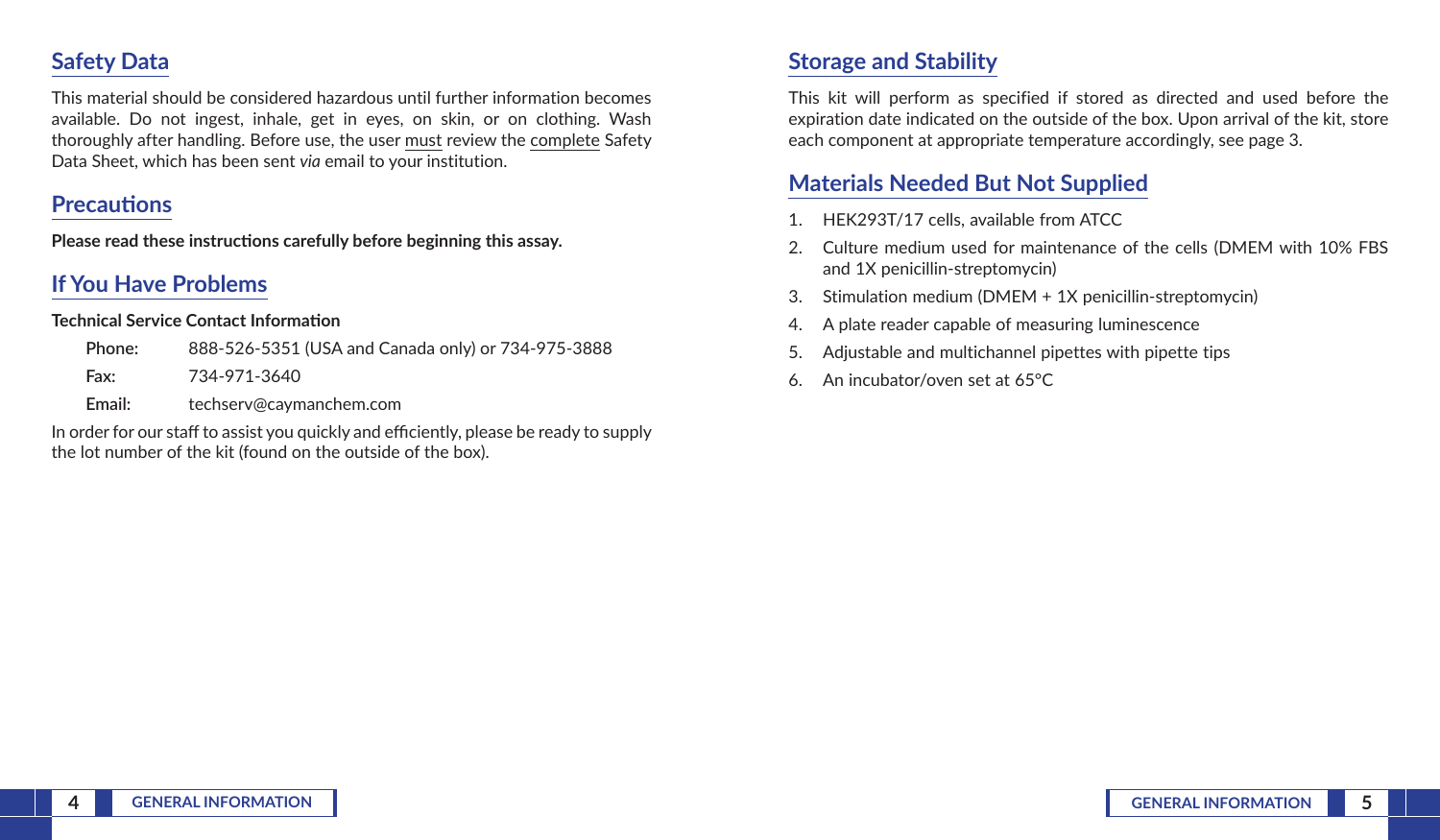### **INTRODUCTION**

#### **Background**

Bile acids are a diverse class of amphipathic molecules originally formed in liver and modified by microorganisms in the intestine.<sup>1</sup> In addition to their conventional role in dietary lipid absorption, bile acids have been recognized as signaling molecules that regulate the synthesis and metabolism of other bile acids, glucose homeostasis, and energy expenditure.<sup>1,2</sup> Several nuclear receptors, including the farnesoid X receptor (FXR/NR1H4), pregnane X receptor (PXR), vitamin  $D_2$  receptor (VDR), and constitutive androstane receptor (CAR), as well as the G protein-coupled receptor TGR5/GP-BAR1, interact with certain bile acids and carry out some of their signaling pathways and processes.<sup>1</sup> FXR was the first identified bile acid receptor and is the most important for bile acid signaling among these nuclear receptors. There are at least four isoforms of FXR formed by alternative splicing, and they exhibit tissue-specific distribution.<sup>3</sup> The ligand-activated FXR functions as a transcription factor both as a monomer and as a heterodimer with retinoic acid receptor  $\alpha$  (RXR $\alpha$ ) to regulate the expression of various genes, including the bile salt export pump (BSEP), which is upregulated by the activation of FXR.<sup>3-5</sup> The FXR $\alpha$ 2/FXR $\alpha$ 1(-) is the predominant isoform that regulates BSEP expression.3,5

#### **About This Assay**

Cayman's reverse transfection reporter assays have overcome many of the disadvantages of other transfection approaches. In this method, a proprietary transfection complex containing DNA and an optimized mixture of lipids and proteins has been evenly immobilized on the culture surface of multi-well plates. Adherent cells, supplied by the user, are applied directly to the plate and allowed to grow in the coated wells. Using this method, the uptake of the DNA complex by the cell is increased dramatically compared to solution-phase transfection, enhancing both the transfection efficiency and co-transfection efficiency for multiple plasmids.

Cayman's Bile Acid Nuclear Receptor FXR (NR1H4) Reporter Assay Kit consists of a 96-well plate coated with a transfection complex containing DNA constructs for expressing FXR and a BSEP promoter-regulated secreted alkaline phosphatase (SEAP) reporter (FXR Reverse Transfection Strip Plate). Cells grown on the transfection complex will express FXRα2 inside the cells within 24 hours from an engineered plasmid construct. Binding of agonists to FXR triggers its transcription factor activity. Activation of the BSEP promoter on the reporter construct by FXR results in the expression of SEAP, which is secreted into the cell culture medium. Aliquots of media are collected 6-24 hours after stimulation, and SEAP activity is measured following addition of a luminescence-based alkaline phosphatase substrate (SEAP Substrate (Luminescence)). The kit is easy to use and can be readily applied to high-throughput screening for therapeutic compounds regulating the activation of FXR. A selective synthetic agonist, XL335, is included in the kit for use as a positive control.<sup>6</sup> The kit provides sufficient reagent to measure SEAP activity at three time points using the three included assay plates.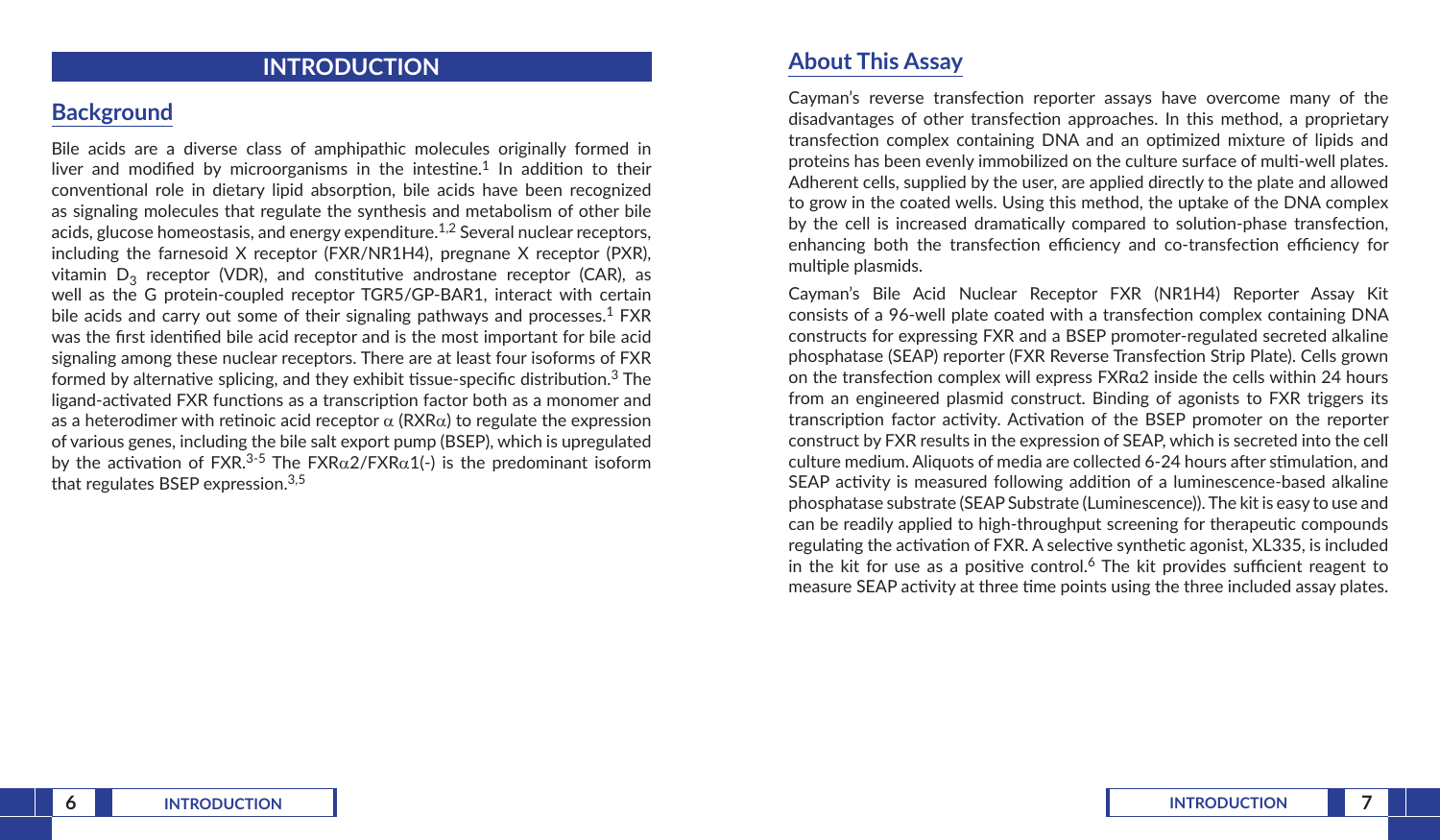#### **ASSAY PROTOCOL**

# **Plate Set Up**

There is no specific pattern for using the wells on the plate. A typical experimental plate will include: wells with cells treated with XL335 Positive Control (Item No. 601792), wells with cells treated with experimental compounds, and wells of untreated cells. It is recommended that each treatment be performed at least in triplicate. In order to determine the  $EC_{50}$  value of a test compound, serial dilutions of the compound should be included in the assay. The amount of XL335 Positive Control provided is sufficient to run a full dose-response curve with replicates up to 10 µM.

#### **Addition of Cells to the Reverse Transfection Plate**

#### **IMPORTANT**

Before starting the experiment, pre-warm culture medium and make sure sufficient actively growing cells are available.

- 1. Remove the FXR Reverse Transfection Strip Plate (Item No. 601791) from the freezer and allow it to equilibrate to room temperature within the sealed bag.
- 2. After the plate has reached room temperature and before opening the bag, clean the bag with 70% alcohol and place the plate inside the hood.
- 3. Seed HEK293T/17 cells at a density of 30,000-50,000 cells/well in 200 µl of complete culture medium.
- 4. Allow the plate to sit inside the hood for 30-45 minutes.
- 5. Place the plate in a 37°C incubator with 5%  $CO<sub>2</sub>$  and incubate for 18-24 hours.

*NOTE: If the whole plate will not be completely used within one experiment, remove the number of strips needed and place the remaining strips back in the bag. Store in a desiccator, protected from UV light, at room temperature for up to a week. Alternatively, remaining strips can be sealed in the bag with the desiccant pack and stored at -20°C for up to two months.*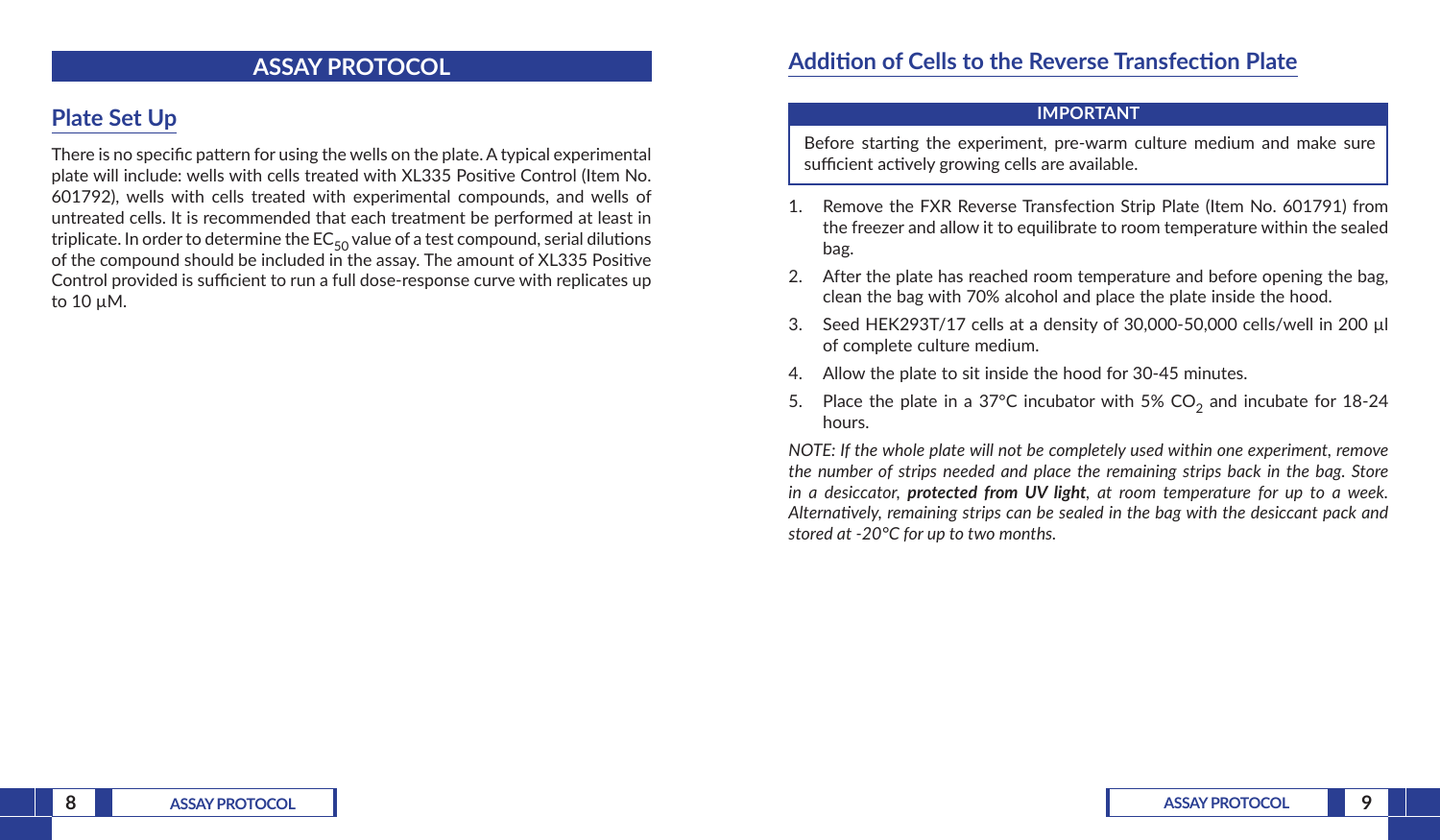### **Cell Stimulation**

- 1. After 18-24 hours of incubation, aspirate the culture medium from each well carefully.
- 2. Replenish the cells with 150 µl of pre-warmed serum-free stimulation medium per well.
- 3. Prepare test compounds at 4X the desired final concentration in serum-free stimulation media and pipette 50 ul into the assigned wells.
- 4. For untreated control cells, pipette 50 µl of stimulation media per well.
- 5. For positive control wells, dilute the provided 10 mM XL335 Positive Control 1:2,500 in the stimulation medium and add 50 µl per positive-control well.
- 6. Return the cells to incubator at 37°C with 5%  $CO<sub>2</sub>$  and incubate for 16-18 hours

*NOTE: At 1 µM, XL335 Positive Control typically induces a >3-fold increase in SEAP activity in 16-18 hours over untreated control. Prepare aliquots of XL335 Positive Control to minimize freeze-thaw cycles.* 

### **Performing the SEAP Assay**

#### **Pipetting Hints**

- Use different tips to pipette each reagent.
- Avoid introducing bubbles to the well.
- Do not expose the pipette tip to the reagent(s) already in the well.

Before performing the assay, allow the SEAP Substrate (Luminescence) (Item No. 600183) to equilibrate to room temperature.

1. After stimulation with test compounds and controls, use a multi-channel pipette to gently pipette up and down a few times, collect 10 µl of media from each well, and pipette it into the corresponding well of the 96-well Solid Plate (white) (Item No. 700029).

*NOTE: Avoid contact of pipette tip with plate bottom to minimize disruption of cell layer. Perform inside cell culture hood and return the plate into the incubator if sampling at later time point(s) is needed.*

- 2. Cover the assay plate with provided 96-Well Cover Sheet (Item No. 400012). *NOTE: Sealed sample plate may be stored at -20ºC if not assaying immediately.*
- Incubate the plate in an oven set at  $65^{\circ}$ C for 30 minutes to heat inactivate endogenous alkaline phosphatase.
- 4. Remove the plate from the 65°C incubator, discard the cover sheet, and allow the plate to cool to room temperature.
- 5. Add 50 µl SEAP Substrate to each well, shake/tap briefly to mix, and incubate at room temperature for 5-15 minutes.
- 6. Scan the plate for luminescence in a microplate reader.

*NOTE: The plate should be read immediately after 5-15 minutes of incubation with SEAP Substrate. When multiple plates are processed at the same time, the time interval between plates for addition of substrate and plate reading should be consistent.*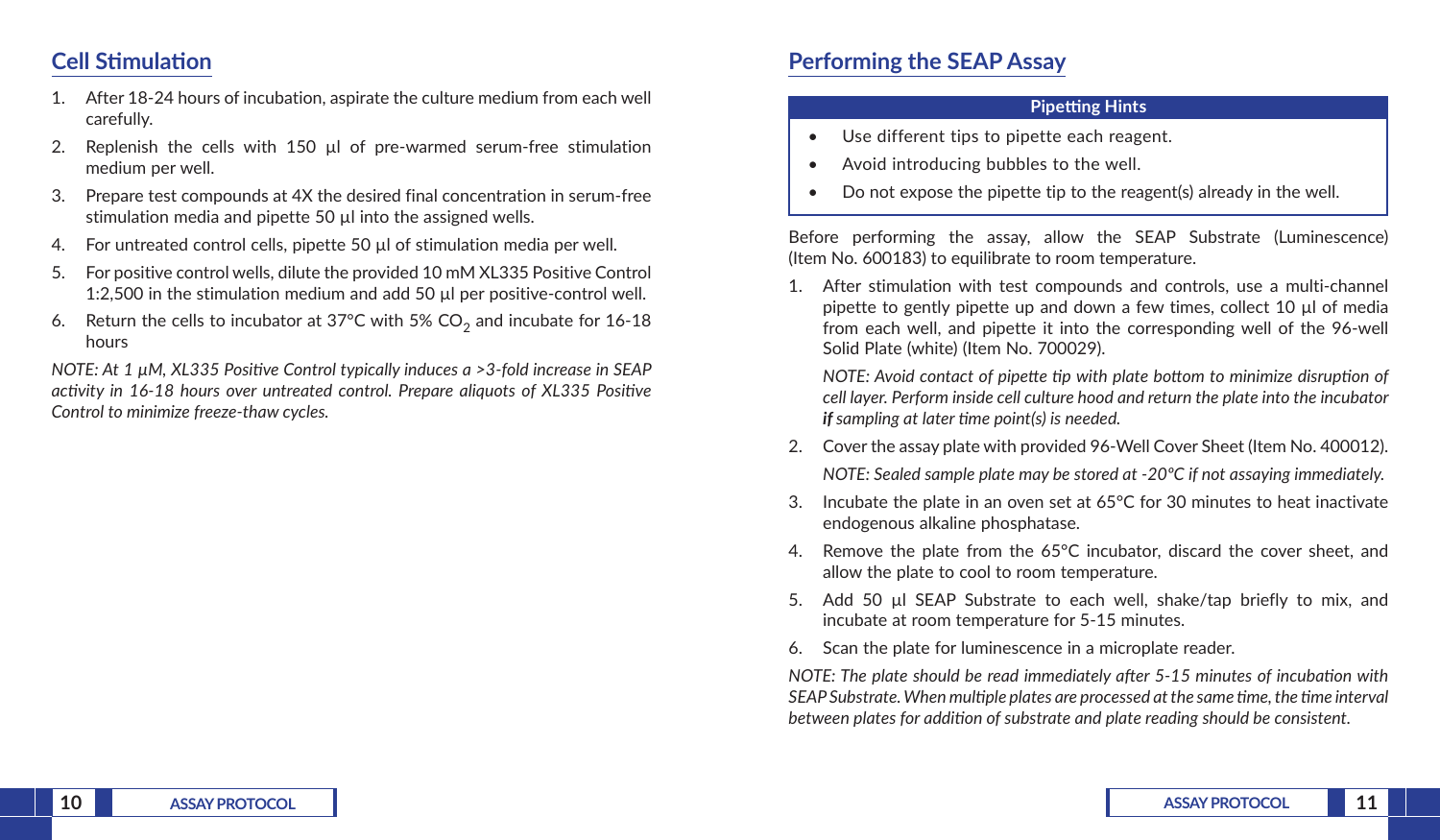#### **ANALYSIS**

### **Calculations**

#### **Determination of EC<sub>50</sub>**

The term half-maximal effective concentration ( $EC_{50}$ ) refers to the concentration of a drug that induces a response halfway between the baseline and maximum after a specific exposure time. The dose-response curve of a typical agonist follows a sigmoidal curve with a bottom plateau (untreated cells) and a top plateau (drug saturation). See Figure 1, on page 13, for a typical XL335 Positive Control dose-response curve.

For each compound, normalize the Relative Luminescent Unit (RLU) results to run from 0% (no drug added) to 100% (saturating dose) using the following formula:

#### % Response at X Concentration =

(RLU at X concentration) - (RLU of untreated cells)  $\left[\right]$  x 100<br>Maximal RLU (saturation) - (RLU of untreated cells)  $\left]$  x 100

Graph the % response *versus* the log drug concentration. In the resulting sigmoidal dose-response curve, find the best-fit value for the log  $EC_{50}$  (the concentration that gives a 50% response; the middle of the curve).

### **Performance Characteristics**



**Figure 1. SEAP activity in HEK293T/17 cells transiently transfected with FXR in response to XL335 stimulation.** HEK293T/17 cells were plated on an FXR Reverse Transfection Strip Plate at a density of 40,000 cells/well and incubated overnight. The next day, cells were replenished with fresh medium and treated with serial dilutions of XL335 Positive Control in serum-free medium. After 16 hours of stimulation, 10 µl of culture media was collected from each well and the SEAP activity of each sample was measured as described. The calculated  $EC_{50}$ value from the fitted curve is 3.2 nM and the Z' value is >0.8.

*NOTE: The fold of stimulation, Z' value, and calculated EC<sub>50</sub> may vary with cell lines, cell passages, and culture conditions.*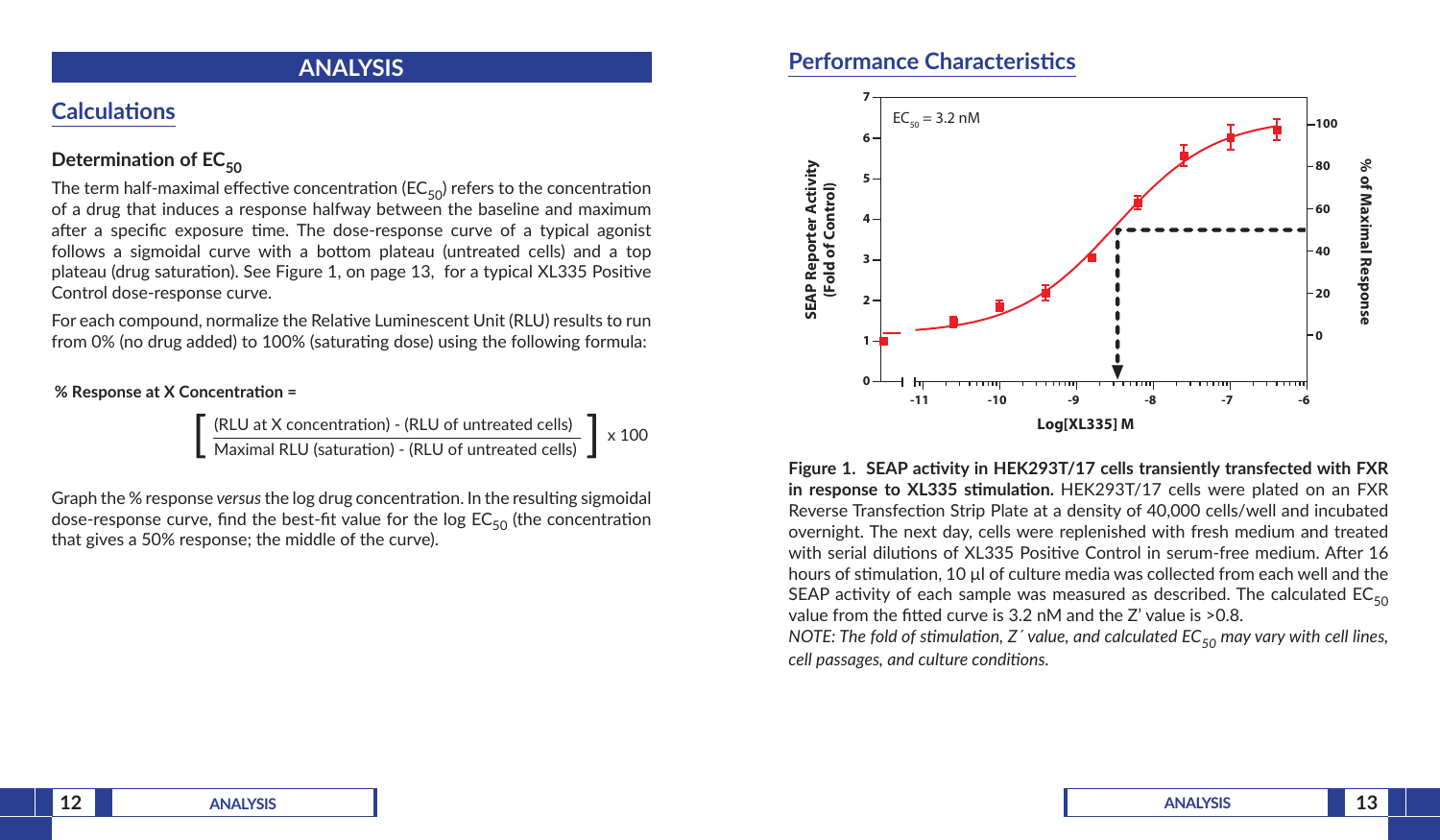

**Figure 2. Validation of the FXR Reporter Assay Kit with different classes of agonists.** In addition to XL335 Positive Control, three known FXR receptor agonists were examined in the FXR reporter assay, including synthetic non-steroidal compounds and a bile acid. HEK293T/17 cells transfected on strip well plates were treated with serial dilutions of XL335 Positive Control, GW 4064 (Item No. 10006611), tropifexor (Item No. 25748), and chenodeoxycholic acid (CDCA; Item No. 10011286). Media samples were collected and analyzed as described. The reporter activities were normalized to the responses by XL335 Positive Control on the same plate. All examined compounds appeared to be full agonists. The calculated  $EC_{50}$  values for XL335, GW 4064, tropifexor, and CDCA are 3.2, 16.5, 0.18, and 6,900 nM, respectively.

### **RESOURCES**

### **Troubleshooting**

| <b>Problem</b>                                                                | <b>Possible Causes</b>                                                                                                                   | <b>Recommended Solutions</b>                                                                                                                                                                                                                                                                                  |  |
|-------------------------------------------------------------------------------|------------------------------------------------------------------------------------------------------------------------------------------|---------------------------------------------------------------------------------------------------------------------------------------------------------------------------------------------------------------------------------------------------------------------------------------------------------------|--|
| Dispersion of<br>replicates or erratic<br>response curve of<br>test compounds | Uneven cell distribution<br>А.<br>Poor pipetting<br>В.<br>Not well mixed when<br>$\mathsf{C}$<br>sampling<br>Bubble in assay wells<br>D. | A. Make sure cells are in<br>homogenous suspension at<br>plating and allow the cells<br>to sit for 30-45 min before<br>placing into the incubator<br>B. Pipette carefully<br>C. Pipette up and down a few<br>times before collecting<br>sample<br>D. Carefully tap the side of the<br>plate to remove bubbles |  |
| Low reading in wells                                                          | A. Reading time is too<br>short<br><b>B.</b> Samples<br>overheated/dried<br>C. The substrate is too<br>cold                              | A. Increase the integration time<br><b>B.</b><br>Keep the plate away from<br>heat source<br>C. Warm the substrate to room<br>temperature before use                                                                                                                                                           |  |
| Sample signal is too<br>strong                                                | A. Cell density was too<br>high<br>Insufficient heat<br>B.<br>inactivation of<br>endogenous alkaline<br>phosphatase activity             | Reduce cell plating density<br>А.<br>Correct the duration<br>B.<br>or temperature of heat<br>inactivation step                                                                                                                                                                                                |  |
| Poor control<br>curve/signal                                                  | A. Control compound<br>degraded<br>Pipetting error<br>В.<br>Splashing of sample<br>C.<br>Volume carry over<br>D.<br>during dilution      | A. Avoid freeze-thaw of positive<br>control<br>B. Check pipette volume<br>C. Dispense carefully<br>Use new tip for pipetting into<br>D.<br>each well                                                                                                                                                          |  |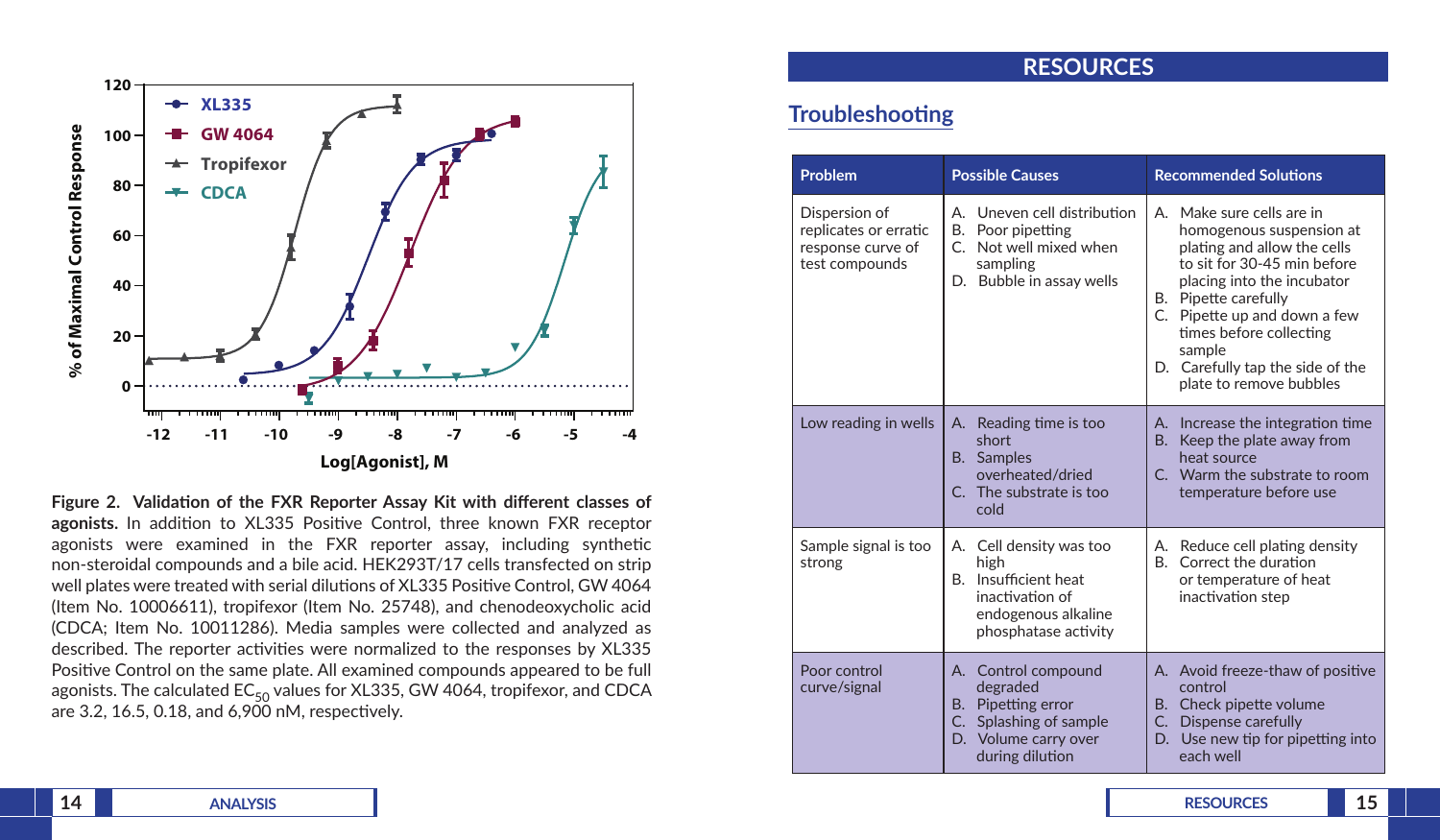#### **References**

- 1. Schaap, F.G., Trauner, M., and Jansen, P.L.M. Bile acid receptors as targets for drug development. *Nat. Rev. Gastroenterol. Hepatol.* **11(1)**, 55-67 (2014).
- 2. Di Ciaula, A., Garruti, G., Baccetto, R.L., *et al.* Bile acid physiology. *Ann. Hepatol.* **16(Suppl. 1)**, s4-s14 (2017).
- 3. Zhang, Y., Kast-Woelbern, H.R., and Edwards, P.A. Natural structural variants of the nuclear receptor farnesoid X receptor affect transcriptional activation. *J. Biol. Chem.* **278(1)**, 104-110 (2003).
- 4 Ananthanarayanan, M., Balasubramanian, N., Makishima, M., *et. al.* Human bile salt export pump promoter is transactivated by the farnesoid X receptor/bile acid receptor. *J. Biol. Chem.* **276(31)**, 28857-28865 (2001).
- 5. Song, X., Chen, Y., Valanejad, L., *et al.* Mechanistic insights into isoformdependent and species-specific regulation of bile salt export pump by farnesoid X receptor. *J. Lipid Res.* **54(11)**, 3030-3044 (2013).
- 6. Flatt, B., Martin, R., Wang, T.L., *et al.* Discovery of XL335 (WAY-362450), a highly potent, selective, and orally active agonist of the farnesoid X receptor (FXR) *J. Med. Chem.* **52(4)**, 904-907 (2009).